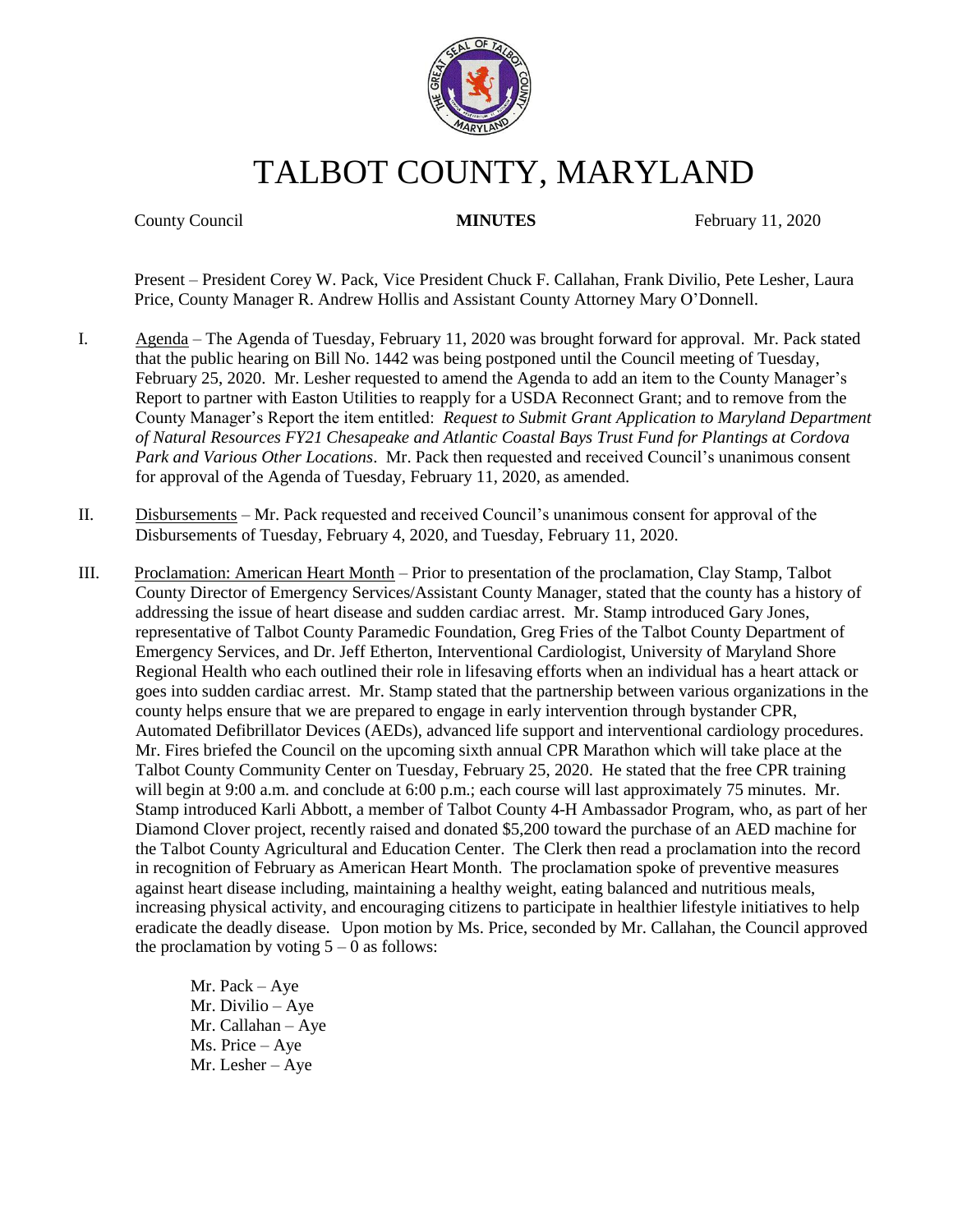Mr. Divilio presented the proclamation to Mr. Stamp and representatives of the various agencies and organizations in attendance.

IV. Proclamation: 100<sup>th</sup> Anniversary of the League of Women Voters of the United States – Prior to presentation of the proclamation, Lorraine Claggett, member of the League of Women Voters of the Mid-Shore of Maryland, briefed the Council on the history of the organization which was founded shortly after women were given the right to vote in 1920 by the 19<sup>th</sup> Amendment to the U.S. Constitution. She stated that the organization encourages citizens to register to vote, provides non-partisan information to all voters prior to elections and helps voters become more informed by holding candidate forums. The Clerk read a proclamation into the record which recognized the 100<sup>th</sup> anniversary of the founding of the League of Women Voters of the United States and its mission over the last century to protect and empower the voting rights of all citizens and to defend democracy. Upon motion by Ms. Price, seconded by Mr. Callahan, the Council approved the proclamation by voting  $5 - 0$  as follows:

> Mr. Pack - Aye Mr. Divilio – Aye Mr. Callahan – Aye Ms. Price – Aye Mr. Lesher – Aye

Ms. Price presented the Proclamation to Ms. Claggett and representatives of the League of Women Voters of the Mid-Shore of Maryland in attendance.

V. Presentation and Request to Participate in the FY2020 Maryland Agricultural Land Preservation Foundation (MALPF) Easement Acquisition Matching Funds Program – Martin Sokolich, Planner III, Talbot County Department of Planning and Zoning – Mr. Sokolich requested Council's approval to participate in the MALPF Easement Acquisition Matching Funds Program by committing \$100,000 in funding retained by the County from revenue received through agricultural transfer taxes which are designated to be used toward land preservation under the guidelines established by the Maryland State Legislature. He stated that the matching funds from the State will be used to preserve farmland in the county from the list of approximately 12 applications received for the preservation program. Council discussion ensued. Upon motion by Mr. Callahan, seconded by Mr. Divilio, the Council approved the commitment of \$100,000 to the MALPF Easement Acquisition Matching Funds Program by voting  $5 - 0$  as follows:

> Mr. Pack - Aye Mr. Divilio - Aye Mr. Callahan - Aye Ms. Price – Aye Mr. Lesher – Aye

VI. Public Hearings:

Resolution No. 281, A RESOLUTION TO AMEND THE TALBOT COUNTY COMPREHENSIVE WATER AND SEWER PLAN (THE "PLAN") TO RECLASSIFY AND REMAP CERTAIN REAL PROPERTY LOCATED IN THE TOWN OF TRAPPE, MARYLAND, ASSOCIATED WITH THE LAKESIDE PLANNED UNIT DEVELOPMENT (THE "LAKESIDE PROJECT") (FORMERLY KNOWN AS "TRAPPE EAST"), FURTHER DESCRIBED AS TAX MAP 54, PARCEL 304; TAX MAP 55, PARCELS 14, 15, 17, 19, 44, 65, 83, AND 85; AND, TAX MAP 59, PARCEL 4, THE TOTAL AREA CONSISTING OF EIGHT HUNDRED SIXTY-FIVE ACRES, MORE OR LESS (THE "PROPERTY"),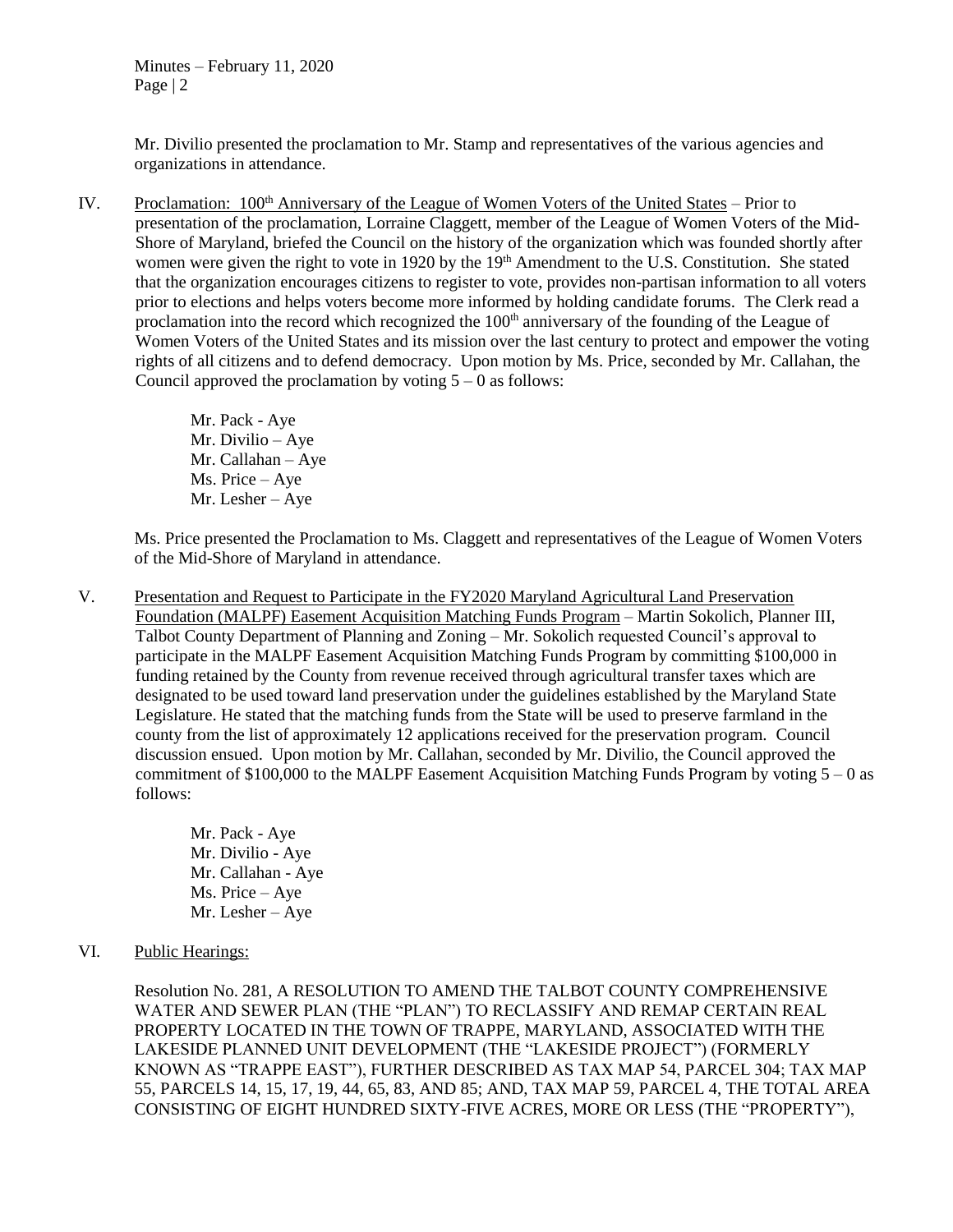FROM "S-2" AND "W-2" (AREAS WHERE IMPROVEMENTS OR EXTENSIONS TO EXISTING, OR CONSTRUCTION OF NEW COMMUNITY, MULTI-USE, OR SHARED SANITARY FACILITIES ARE PROGRAMMED FOR PROGRESS WITHIN THREE TO FIVE YEARS) TO "S-1" AND "W-1" (AREAS SERVED OR TO BE SERVED BY COMMUNITY, MULTI-USE, OR SHARED SANITARY FACILITIES WHICH ARE EXISTING, UNDER CONSTRUCTION, OR HAVE IMMEDIATE PRIORITY STATUS); TO AMEND THE PLAN TO ADD CERTAIN WATER AND SEWER CAPITAL PROJECTS RELATED TO THE LAKESIDE PROJECT AND EXISTING SYSTEMS FOR THE FISCAL YEARS 2020 THROUGH 2030; AND, TO AMEND THE PLAN TO UPDATE THE NARRATIVE DESCRIPTION IN THE PLAN RELATIVE TO THE LAKESIDE PROJECT AND EXISTING SYSTEMS, was read into the record by the Clerk and brought forward for public hearing. Prior to the public hearing, Mr. Lesher stated that the Town of Trappe and Trappe East Holdings Trust wished to offer an amendment to Resolution No. 281; the amendment was then read into the record by Mr. Lesher. The Amendment was introduced by Mr. Callahan, Mr. Divilio, Mr. Lesher, Mr. Pack, and Ms. Price. Resolution No. 281, and the amendment, will be forwarded back to the Planning Commission and Public Works Advisory Board for review, consideration and recommendation at their March meetings. The public was then afforded an opportunity to comment on the legislation. The public hearing on Resolution No. 281, and amendment, was continued to Tuesday, March 24, 2020 at 6:30 p.m. Written comments will be accepted by the Office of the Talbot County Manager until Friday, March 20, 2020.

Resolution No. 282, A RESOLUTION TO AMEND THE TALBOT COUNTY COMPREHENSIVE WATER AND SEWER PLAN TO RECLASSIFY AND REMAP REAL PROPERTY LOCATED AT 24500 ROLLES RANGE ROAD, ST. MICHAELS, MARYLAND 21663, FURTHER DESCRIBED AS TAX MAP 23, PARCEL 41, FROM UNPROGRAMMED TO "S-1" IMMEDIATE PRIORITY STATUS, was read into the record and brought forward for public hearing. Prior to the public hearing, Mr. Lesher stated that he wished to offer an amendment for which only a portion of the property will be reclassified and remapped from its current classification of "unprogrammed" to "S-1". The amendment was introduced by Mr. Callahan, Mr. Divilio, Mr. Lesher, Mr. Pack, and Ms. Price. Resolution No. 282, and the amendment, will be forwarded back to the Public Works Advisory Board for their consideration, review, and recommendation at their March meeting. The public was then afforded an opportunity to comment on the legislation. The public hearing on Resolution No. 282, and amendment, was continued to Tuesday, March 10, 2020 at 6:30 p.m. Written comments will be accepted by the Office of the Talbot County Manager until Friday, March 6, 2020.

Bill No. 1441, A BILL TO AUTHORIZE TALBOT COUNTY, MARYLAND (THE "COUNTY") TO BORROW NOT MORE THAN TWENTY FOUR MILLION SEVEN HUNDRED NINETY FIVE THOUSAND DOLLARS (\$24,795,000) IN ORDER TO FINANCE AND REFINANCE IMPROVEMENTS TO THE PLANNING, DESIGN, CONSTRUCTION AND FURNISHING OF A NEW EASTON ELEMENTARY SCHOOL AND THE DEMOLITION OF THE EXISTING ELEMENTARY SCHOOL AND TO EFFECT SUCH BORROWING BY THE ISSUANCE AND SALE OF ONE OR MORE SERIES OF ITS GENERAL OBLIGATION BONDS PAYABLE FROM AD VALOREM TAXES TO BE LEVIED BY THE COUNTY; EXEMPTING THE BONDS FROM THE PROVISIONS OF SECTIONS 19-205 AND 19-206 OF THE LOCAL GOVERNMENT ARTICLE OF THE ANNOTATED CODE OF MARYLAND; AUTHORIZING THE CONSOLIDATION OF SEPARATE SERIES OF BONDS INTO ONE OR MORE BONDS; AUTHORIZING THE REFUNDING OF SUCH BONDS AND RELATING GENERALLY TO THE ISSUANCE AND SALE OF SUCH BONDS FOR SUCH PURPOSES, was read into the record by the Clerk and brought forward for public hearing. Prior to the public hearing, Angela Lane, Finance Director, stated that the legislation is required under the County's Charter and the Maryland Code to enable the County to borrow the local share of the cost of the Easton Elementary School project. She stated that the Council authorized spending a total of \$30 million; \$5,205,000 was previously transferred to the Capital Projects Fund from the General Fund, leaving a balance of \$24,795,000 which the County is borrowing. The public was then afforded an opportunity to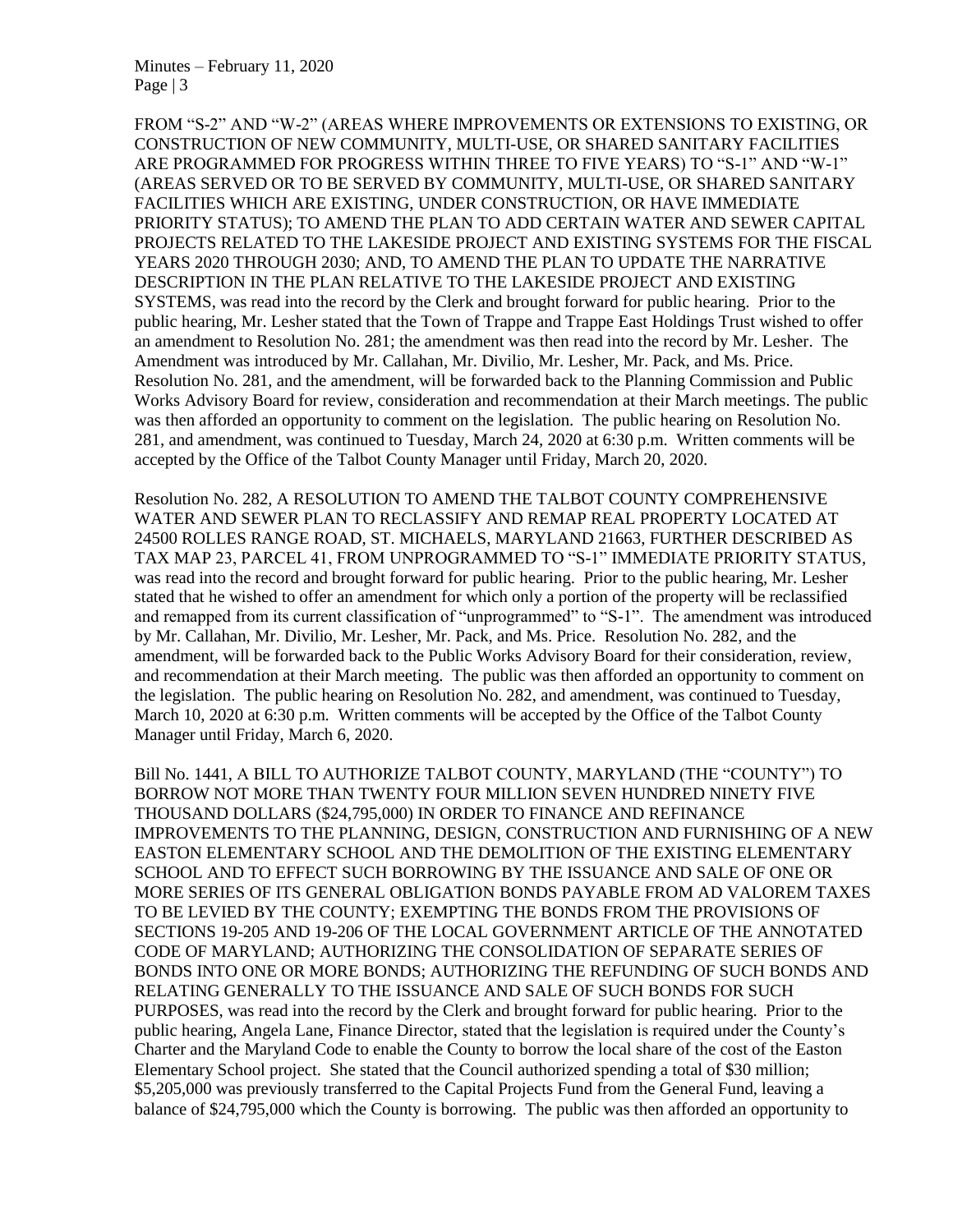comment on the legislation. Upon motion by Ms. Price, seconded by Mr. Callahan, Bill No. 1441 was brought to third reader. Upon motion by Ms. Price and no objection by the Council, a full reading of the legislation was waived. The Council approved Bill No. 1441 by voting 5 – 0 as follows:

Mr. Pack – Aye Mr. Divilio – Aye Mr. Callahan – Aye Ms. Price – Aye Mr. Lesher – Aye

Bill No. 1441 will take effect as provided for in the legislation.

Mr. Pack stated again for the record that the public hearing on Bill No. 1442, A BILL TO AMEND CHAPTER 11 OF THE TALBOT COUNTY CODE (ALCOHOLIC BEVERAGES) TO ALLOW THE BOARD OF LIQUOR LICENSE COMMISSIONERS TO ISSUE A LICENSE FOR ON-PREMISES CONSUMPTION OF MIXED DRINKS TO CLASS ONE DISTILLERIES, was being postponed until the Council meeting of Tuesday, February 25, 2020, but offered members of Council who wished to do so, to offer amendments to the legislation. Ms. Price provided a brief history of the impetus for her proposed amendment to the legislation. She outlined the amendment, known as the purple amendment, which stated in part: *"… the holder shall only be entitled to serve each individual a total of not more than 6 ounces of liquor the holder has produced, inclusive of any sampling allowed pursuant to the Code of Maryland, per visit."* The amendment was introduced by Ms. Price. Mr. Divilio offered an amendment, known as the salmon amendment, which stated in part: *"… the holder shall only be entitled to serve each individual a total of not more than 6 ounces of liquor the holder has produced, exclusive of any sampling allowed pursuant to the Code of Maryland, per visit."* The amendment was introduced by Mr. Callahan and Mr. Divilio. Council discussion ensued.

- VII. Update on Provisional Short Term Rental Licenses as enacted Under Bill No 1434, *as amended –* Miguel Salinas, Assistant Planning Officer, briefed the Council on the provisions included in Bill No. 1434, as amended, which provided for the issuance of provisional short term rental licenses for those applicants who met certain criteria. He stated that the legislation became effective in late November 2019, and to date, five provisional licenses have been issued of the approximately 12 which qualified for same at the time the legislation was approved. He stated that the provisional licenses expire at the time the applicants receive their short term rental license, or March 1, 2020, whichever occurs first. All short term rental applicants eligible to receive a provisional license have been notified verbally or in writing that they have until March 1, 2020 to rectify any outstanding issues related to receiving a license renewal. Council discussion ensued with Mr. Salinas.
- VIII. Request to Increase Emergency Medical Service Coverage Clay Stamp, Director, Talbot County Department of Emergency Services – Mr. Stamp requested Council approval to utilize \$39,000 in Contingency Funding to activate an additional paramedic unit for 36 peak hours a week through the remainder of FY20 in order to maintain the ability to provide delivery of an advanced life support response within industry standards of an eight minute timeframe. He stated that County units respond to approximately 90% of the calls and have now reached a point where the number of times all units are in service continues to increase. Council discussion ensued with Mr. Stamp; Mr. Hollis stated that the Finance Director had certified that Contingency Funds are available. Upon motion by Ms. Price, seconded by Mr. Divilio, the Council approved the request by voting  $5 - 0$  as follows: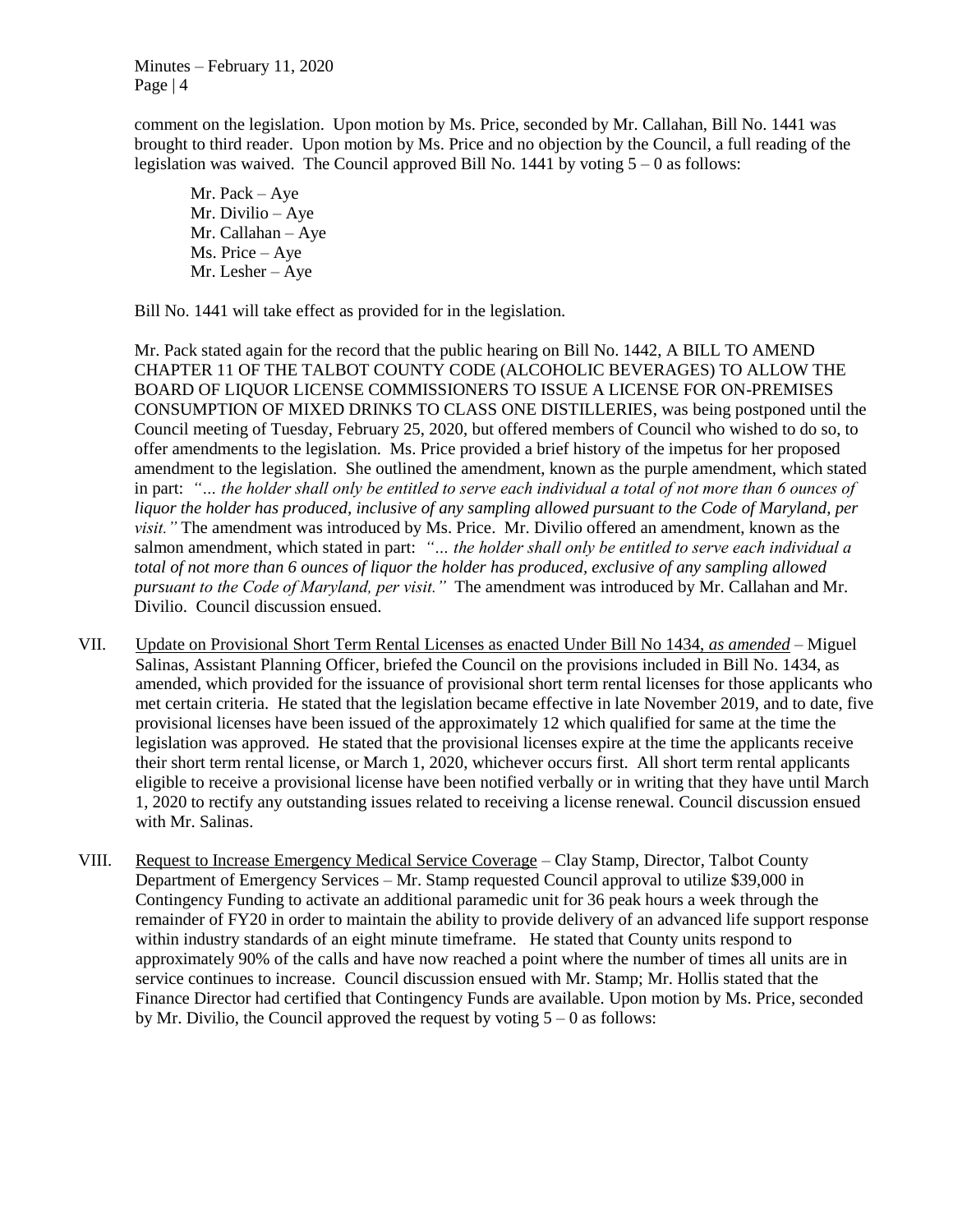> Mr. Pack – Aye Mr. Divilio – Aye Mr. Callahan – Aye Ms. Price – Aye Mr. Lesher – Aye

#### IX. County Manager's Report:

- A. Bid No. 19-16, REQUEST FOR PROPOSALS ENGINEERING DESIGN SERVICES EXTENSION OF SEWER TO THE VILLAGES OF BOZMAN AND NEAVITT FROM THE REGION II (ST. MICHAELS) WASTEWATER TREATEMTN PLANT, AS OUTLINED IN RESOLUTION NO. 250 – TALBOT COUNTY, MARYLAND - Requested Council approval of the County Engineer's recommendation to award Bid No. 19-16 to Century Engineering, Inc. of Dover, Delaware in the sum of \$800,674, contingent upon approval by the Maryland Department of the Environment (MDE). Mr. Hollis stated that four bids were received and independently ranked first on the quality of their technical proposals prior to opening the cost proposals. He stated that there is approximately a \$400,000 difference between the low bidder and the County Engineer's recommendation. Ray Clarke, County Engineer, outlined the process and criteria by which the recommendation was developed, including the review of the Request for Proposal by MDE prior to advertisement of same. At Council's request, Mr. Clark will contact MDE to ascertain the likelihood of the County receiving grant and loan packages for the project should the County award the project to the lowest bidder. Once a response has been received from MDE, the Council will again consider the matter.
- B. Request from Tilghman on Chesapeake for Letter of Support Requested Council approval to forward a letter in support of Tilghman on Chesapeake Community Association's grant application to the State for funding for a living shoreline and meadow restoration; no County funding is required. Upon motion by Mr. Divilio, seconded by Mr. Lesher, the Council approved forwarding a letter in support by voting  $5 - 0$  as follows:

Mr. Pack - Aye Mr. Callahan – Aye Mr. Divilio - Aye Ms. Price – Aye Mr. Lesher – Aye

C. Request from Department of Public Works – Requested Council approval of the County Engineer's recommendation to award engineering services under Bid No. 17-08, the County's open-ended engineering contract, for site plan development for the Roads Department Recycling Facility located on St. Michaels Road to Davis, Bowen and Friedel, Inc. in the sum of \$34,500.00. Mr. Hollis stated that the work is necessary prior to the project going before the Talbot County Board of Appeals. Upon motion by Ms. Price, seconded by Mr. Lesher, the Council approved the award by voting  $5 - 0$  as follows:

Mr. Pack - Aye Mr. Divilio – Aye Mr. Callahan - Aye Ms. Price – Aye Mr. Lesher – Aye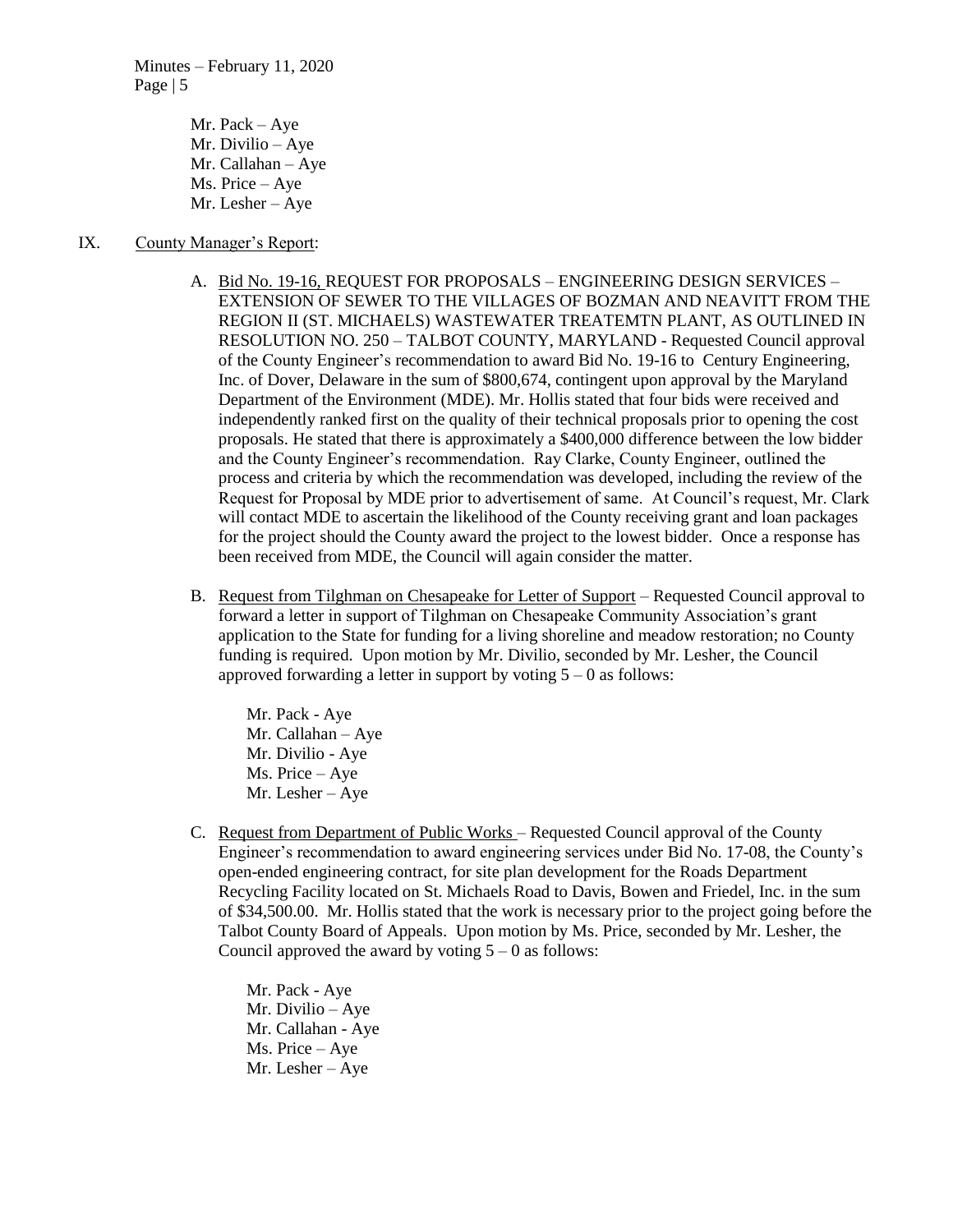D. Request from the Town of Easton – Requested Council approval of a request from the Town of Easton to utilize County Program Open Space (POS) funding in the sum of \$55,000 toward the installation of lights at North Easton Park. Mr. Hollis stated that the Talbot County Parks and Recreation Advisory Board had recommended approval of 20% (approximately \$55,000) of the FY21 disbursement, which will become available on July 1, 2020. He stated that the Town is requesting disbursement of the funding prior to July 1<sup>st</sup> and Preston Peper, Director of the Department of Parks and Recreation has advised that approximately \$100,000 in unallocated POS funding is currently available. Upon motion by Mr. Lesher, seconded by Mr. Callahan, the Council approved the Town's request by voting 5– 0 as follows:

Mr. Pack - Aye Mr. Divilio– Aye Mr. Callahan - Aye Ms. Price – Aye Mr. Lesher – Aye

E. Request from Roads Department – Requested Council approval of the Roads Superintendent's recommendation to award this year's project for the milling of county roads to George & Lynch, Inc. in the sum of \$7,000 per day at a total project cost not to exceed \$72,000. Upon motion by Mr. Lesher, seconded by Mr. Divilio, the Council approved the award by voting  $5 -$ 0 as follows:

Mr. Pack - Aye Mr. Divilio– Aye Mr. Callahan - Aye Ms. Price – Aye Mr. Lesher – Aye

F. Request from Department of Information Technology – Requested Council approval of the recommendation of the Director of the Department of Information Technology to purchase a replacement for the County's voicemail system in the sum of \$19,890.43 through the use of Contingency Funds which the County Manager certified are available; the current voicemail system has experienced numerous issues in the past several months and is no longer under warranty. Upon motion by Mr. Lesher, seconded by Mr. Callahan, the Council approved the recommendation by voting  $5 - 0$  as follows:

Mr. Pack - Aye Mr. Divilio– Aye Mr. Callahan - Aye Ms. Price – Aye Mr. Lesher – Aye

G. Request to Re-apply for a USDA Reconnect Grant – Requested Council approval to partner with Easton Utilities to reapply for a USDA ReConnect Grant; if approved, funding would be used for expansion of broadband to underserved areas of Talbot County. Upon motion by Ms. Price, seconded by Mr. Callahan, the Council approved partnering with Easton Utilities to reapply for grant funding by voting  $5 - 0$  as follows: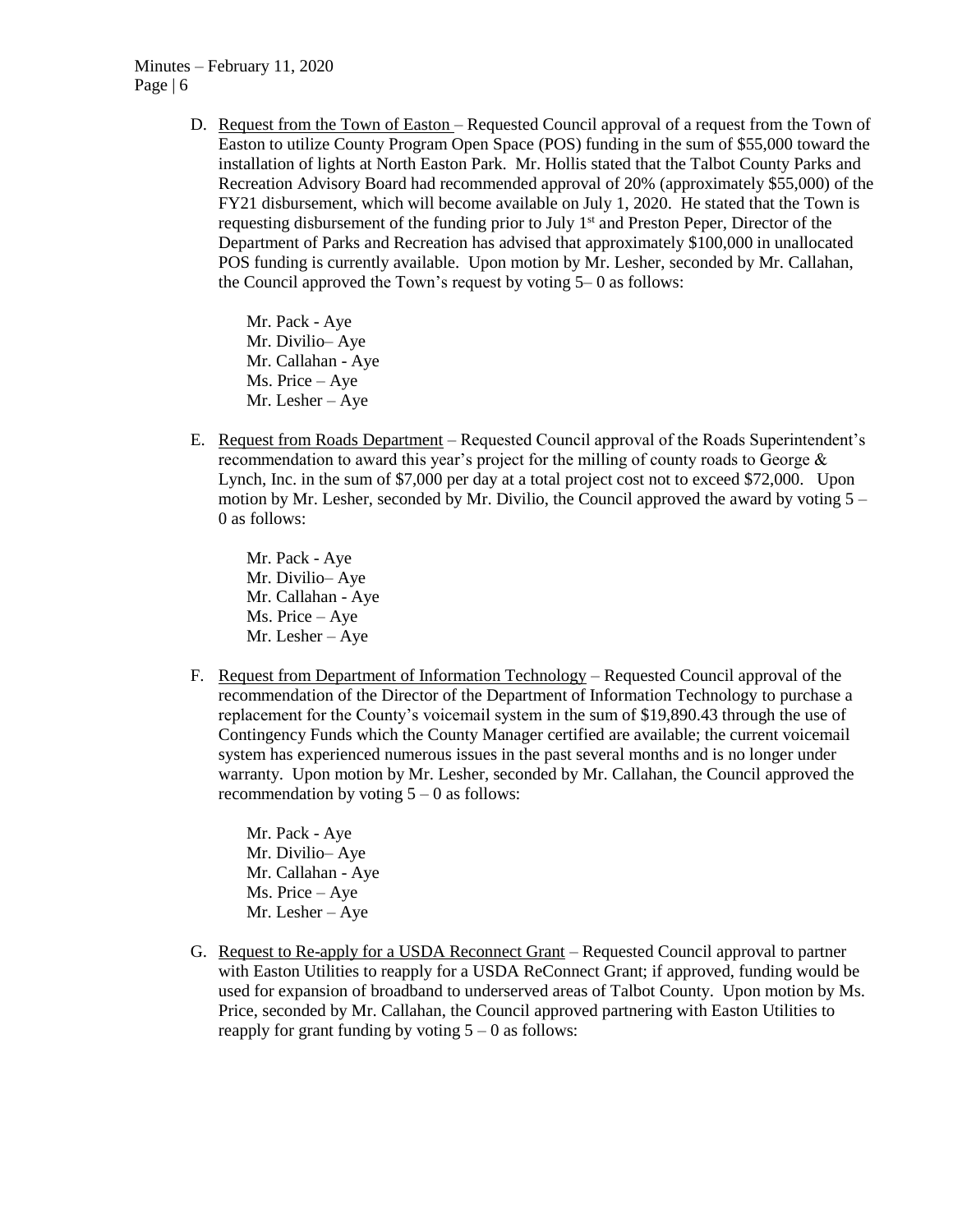Mr. Pack - Aye Mr. Divilio– Aye Mr. Callahan - Aye Ms. Price – Aye Mr. Lesher – Aye

H. Talbot County Agricultural Land Preservation Advisory Board – Requested Council approval for the reappointment of John Sewell to a five-year term on the Talbot County Agricultural Land Preservation Advisory Board; said term will expire on March 13, 2025. Upon motion by Mr. Divilio, seconded by Mr. Callahan, the Council approved the reappointment by voting  $5 -$ 0 as follows:

Mr. Pack - Aye Mr. Callahan – Aye Mr. Divilio - Aye Ms. Price – Aye Mr. Lesher – Aye

I. Talbot County Board of Appeals – Requested Council approval for the appointment of Zakary Krebeck to a three-year term on the Talbot County Board of Appeals as a regular member; requested the appointment of Patrick Beard to three-year terms as an alternate; and requested the reappointment of Greg Gannon to a three-year term as an alternate; said terms will expire on February 11, 2023. Upon motion by Mr. Lesher, seconded by Mr. Callahan, the Council approved the appointments and reappointment by voting  $5 - 0$  as follows:

Mr. Pack - Aye Mr. Callahan – Aye Mr. Divilio - Aye Ms. Price – Aye Mr. Lesher – Aye

J. Talbot County Board of Electrical Examiners – Requested Council approval for the reappointment of Christopher Kleppinger, Don English, Robert Jump, Jr., Timothy Fluharty, and Joseph Secrist, Jr. to the Talbot County Board of Electrical Examiners; said terms will expire on April 1, 2024, April 1, 2021, April 1, 2021, April 1, 2022, and April 1, 2023, respectively. Upon motion Ms. Price, seconded by Mr. Divilio, the Council approved the reappointments by voting  $5 - 0$  as follows:

Mr. Pack - Aye Mr. Callahan – Aye Mr. Divilio - Aye Ms. Price – Aye Mr. Lesher – Aye

K. Talbot County Short Rental Review Board – Requested Council approval for the appointment of Cindy Reichart to a four-year term on the Talbot County Short Term Rental Review Board as a representative from the vacation rental management industry; said term will expire on January 1, 2024. Upon motion by Mr. Callahan, seconded by Mr. Divilio, the Council approved the appointment by voting  $5 - 0$  as follows: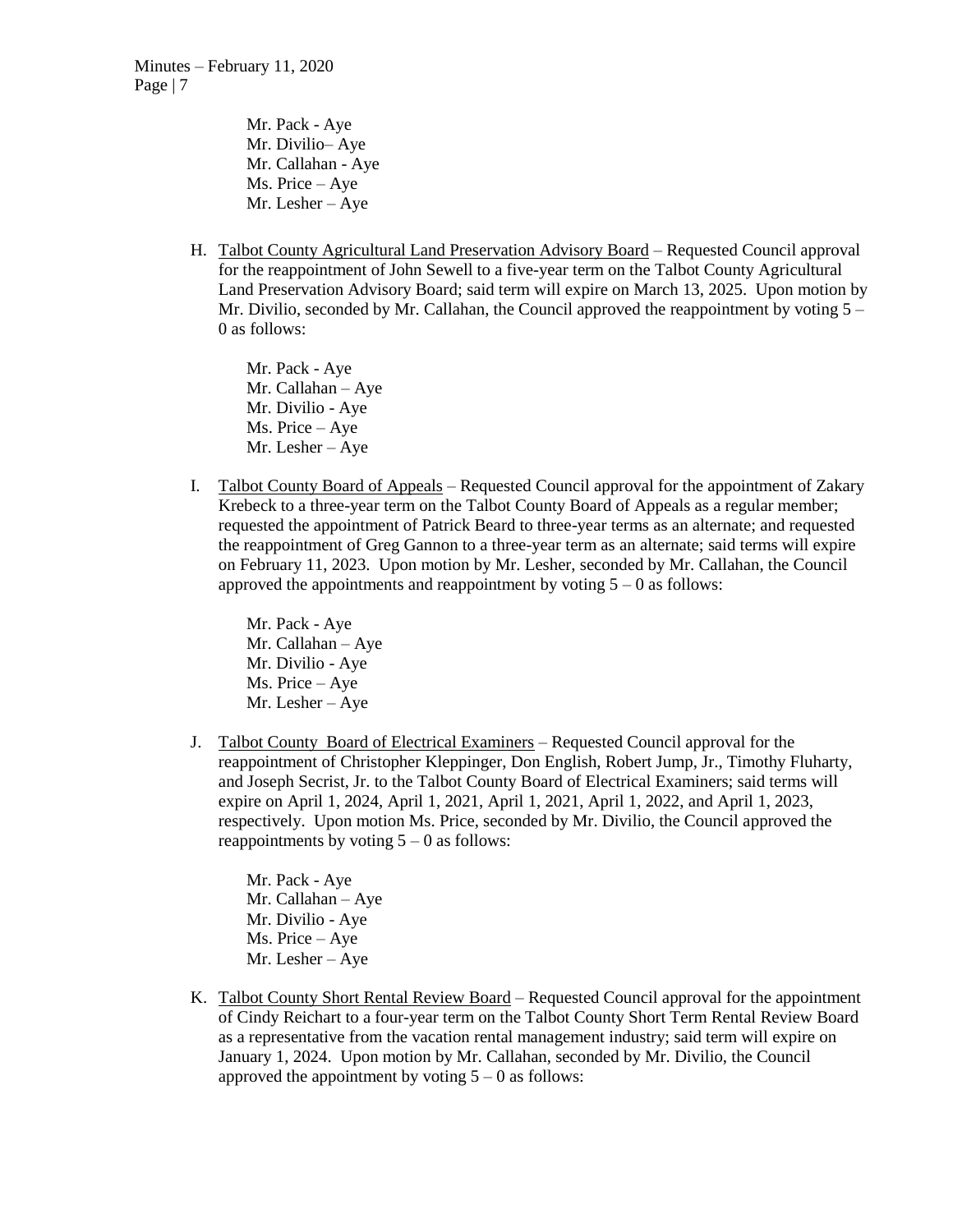Mr. Pack - Aye Mr. Callahan – Aye Mr. Divilio - Aye Ms. Price – Aye Mr. Lesher – Aye

- L. County Offices Closed Mr. Hollis stated that County offices will be closed on Monday, February 17, 2020 in recognition of Presidents' Day.
- X. Public Comments: Members of the public commented on topics of interest to them.
- XI. Council Comments:
	- Mr. Divilio No comments.
	- Mr. Callahan No comments.

Ms. Price - Ms. Price stated that the Kirwan bill was released over the weekend with no changes, no funding source, and no extra phase-in for the counties; all the numbers stand. She stated that the legislation includes some very small transitional grants that are pennies on the dollar for a few select counties and that only one joint public hearing is planned on Monday (Feb.  $17<sup>th</sup>$ ). She stated that even if amendments are offered, no additional public hearings are planned. Ms. Price stated that she and other MACo representatives had recently met with the new Senate President, Bill Ferguson, and new Speaker of the House, Adrienne Jones, and, in her opinion, the Speaker did not appear to be amenable to any additional public hearings; President Ferguson had indicated that it would be up to the committee chairs to decide if more public hearings will be held. She stated that, in her opinion, this is the most expensive bill that Maryland has ever seen and it gets seven days and one public hearing; there is not one county in the state that can afford this. She stated that MACo will have its official vote tomorrow (Feb.  $12<sup>th</sup>$ ) and is basically stating that a requirement of Maryland Constitution says the State is responsible for school funding and that the Kirwan Commission is a continuation of the State requirement. She stated that the State is looking to bring in money any way they can, including a Google tax, sales tax on digital downloads, and pulling back funding from various incentive programs but that State policymakers are not willing to raise property and income tax and are looking to counties to fund half the monies needed. She stated that property and income tax are the only two taxes counties have to pay for it even though 19 out of the 23 counties and Baltimore City are maxed out at 3.2 % or over 3%. She stated that the State has not changed the funding formula and Talbot County's increase is still 76%, going from the \$42 million that we currently fund to \$75 million. Ms. Price stated that she had had multiple discussions with Finance Director Angela Lane, and they cannot figure out how Talbot County is so far off in tax rates with every other county similar to Talbot County. She stated that she hoped we can continue to get the word out to the legislators. She stated that, in her opinion, we're all for better education for our children but the State is going to pass the policy with no way to fund it, and it's frightening.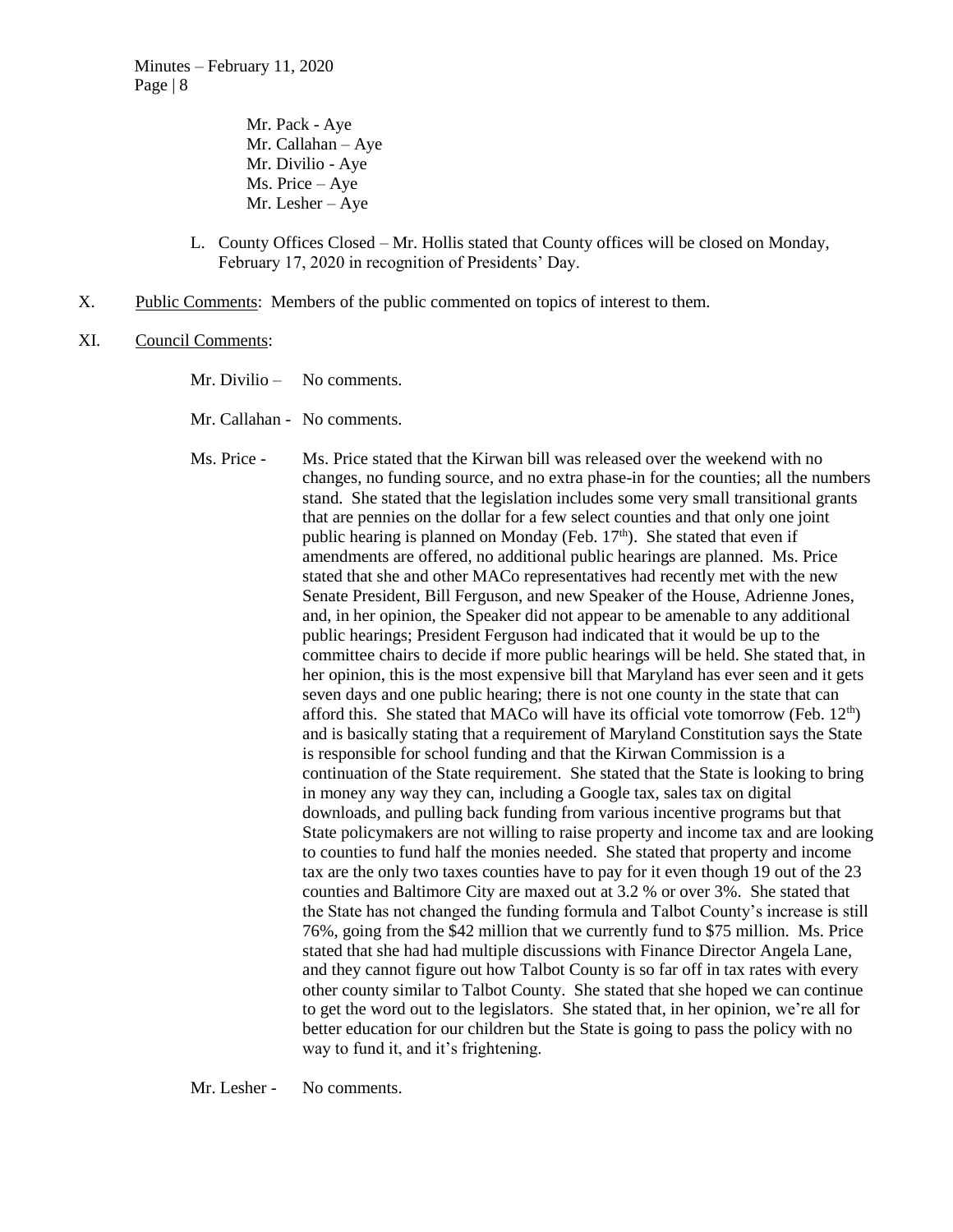- Mr. Pack Mr. Pack stated that Mr. Lesher's opening prayer was, in his opinion, very moving. and his comments about our dear friend, John Ford, were very precise. He stated that he cannot say enough about John Ford. He stated that he has been on the Council for 12 years and working with John and several members of the Easton Town Council, John was, in his opinion, one of those guys who never had a cross word – even when he was upset about something or may have been bothered by something that was going on. Mr. Pack stated that he was totally shocked to hear of John's passing as the day before he had been at a meeting with Mayor Willey and Ken Kozel and the Mayor was giving an update on John's condition and that he was even out walking the dog with his dear wife Peggy. He stated that John will be truly missed. Mr. Pack that he had been in attendance at John's retirement party last June and it is hard to realize that he is gone less than a year after his retirement. Mr. Pack stated that services are planned for February 22<sup>nd</sup> at the Easton High School Auditorium and he anticipates that the members of this Council, as well as the citizens of the town will be there in force to pay their respects to John's family. Mr. Pack concluded his comments by stating that the county owes John Ford a great deal of respect.
- XII. Upon motion by Mr. Divilio seconded by Mr. Callahan, the Council voted to adjourn and to reconvene on Tuesday, February 18, 2020 at 4:00 p.m. in the Wye Oak Room at the Talbot County Community Center for a work session on transportation services in Talbot County; and to reconvene on Tuesday, February 25, 2020 at 3:30 p.m. in Open Session and immediately adjourn into Closed Session for discussion of legal, personnel and real estate matters as listed on the statement for closing the meeting; and for the regularlyscheduled meeting at 6:00 p.m. by voting  $5 - 0$  as follows:
	- Mr. Pack Aye Mr. Divilio - Aye Mr. Callahan - Aye Ms. Price – Aye Mr. Lesher – Aye

The meeting adjourned at 10:02 p.m.

The transcript of the February 11, 2020 County Council meeting is available for review in the Office of the Talbot County Manager during regular office hours.

### XIII. Summary of Closed Session Held on February 11, 2020:

1. Statement of the time, place, and purpose of the closed session:

| Time of closed session:        | 4:00 p.m. to 6:00 p.m.                                        |
|--------------------------------|---------------------------------------------------------------|
| Place of closed session:       | Bradley Meeting Room and County Council Office                |
| Purpose of the closed session: | To consider various matters as set forth in the statement for |
|                                | closing the meeting                                           |

2. Record of the vote of each member as to closing the session:

|                  | Names of members voting aye: Pack, Callahan, Price, Divilio, Lesher |
|------------------|---------------------------------------------------------------------|
| Members opposed: | <b>None</b>                                                         |
| Abstaining:      | None                                                                |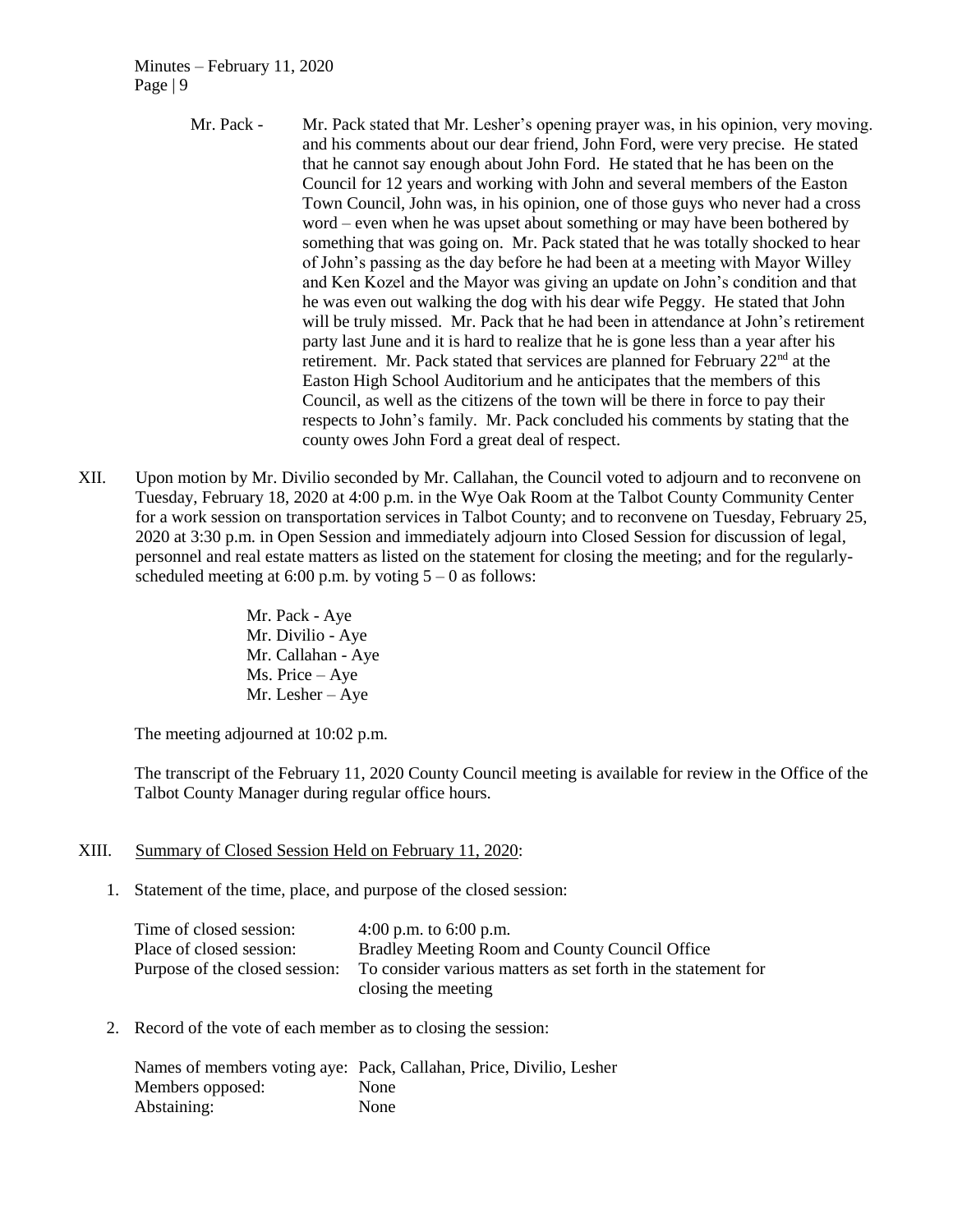Absent: None

3. Statutory authority to close session and listing of each topic actually discussed, persons present, and each action taken in the session:

| <b>Topic description</b>                                                                                     | <b>Statutory authority</b>  | Persons present                                                                                                                    | <b>Action taken</b>                  |
|--------------------------------------------------------------------------------------------------------------|-----------------------------|------------------------------------------------------------------------------------------------------------------------------------|--------------------------------------|
| Discuss appointments<br>to various boards and<br>commissions                                                 | GP $§$ 3-305 (b) (1)        | Corey Pack, Chuck<br>Callahan, Laura<br>Price, Frank Divilio,<br>Pete Lesher, Andy<br>Hollis, Jessica<br>Morris, Mary<br>O'Donnell | None                                 |
| Discuss a personnel<br>matter in Department<br>of Corrections                                                | GP $\S$ 3-305 (b) (1)       | Same as above                                                                                                                      | None                                 |
| Discuss personnel<br>matter in Roads<br>Department                                                           | GP $§$ 3-305 (b) (1)        | Same as above                                                                                                                      | None                                 |
| Consider possible<br>acquisition of property<br>for a public purpose in<br>Neavitt and Oxford                | GP $§$ 3-305 (b) (3)        | Same as above                                                                                                                      | None                                 |
| Receive legal advice<br>and discuss pending<br>litigation involving<br>Eppard et al. vs. RDC<br>Harbourtowne | GP §§ 3-305 (b) (7)-<br>(8) | Same as above                                                                                                                      | None                                 |
| Receive legal advice<br>and discuss pending<br>litigation involving<br>Maryland Health Club                  | GP §§ 3-305 (b) (7)-<br>(8) | Same as above                                                                                                                      | Consensus on<br>potential settlement |
| Receive legal advice<br>regarding sewer<br>extensions for abutting<br>properties                             | GP $§$ 3-305 (b) (7)        | Same as above                                                                                                                      | None                                 |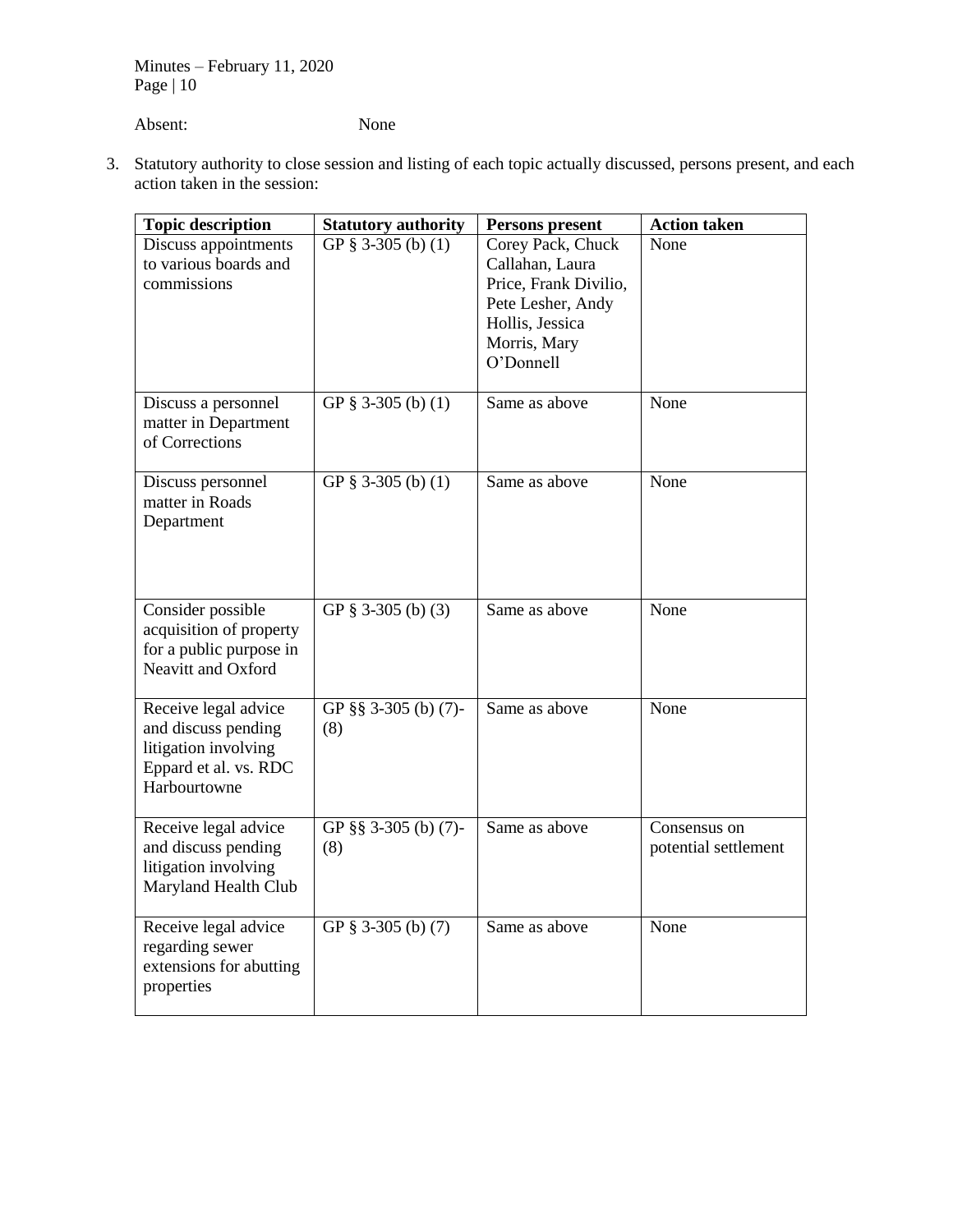# **CASH STATEMENT 2/04/2020**

| <b>BALANCE 1/28/2020</b>                      | 18, 147, 790. 52 |
|-----------------------------------------------|------------------|
| CIGNA CLAIMS PAID THRU 1/27/2020              | (78, 433.45)     |
| <b>BOARD OF EDUCATION 1/2020</b>              | (3,504,644.00)   |
| ELECTION BOARD PPE 10/08/2019                 | (9,149.66)       |
| USDA/RD QTRLY BOND PMT #92-16                 | (16,408.00)      |
| WF/GF EQUIPMENT LEASE                         | (128.00)         |
| POSTAGE WIRE                                  | (3,000.00)       |
| <b>POSTAGE WIRE-TOURISM</b>                   | (500.00)         |
| <b>SUMMONS ACCOUNT TRANSFER</b>               | (120.00)         |
| DEFERRED COMP DED PPE 1/10/2020 (ADDITIONAL)  | (286.08)         |
| CHARGE BACK FEES 8/2019, 11/2019              | (24.00)          |
| BONDS OF 2002 HANGAR INTEREST PAYMENT 10/2019 | (3,500.00)       |
| HARLAND DEPOSIT TICKET ORDER 10/2019          | (83.40)          |
| STALE DATED PAYROLL CHECKS/PRIOR TO ADP       | 11,839.33        |
| <b>PROCESSING</b>                             |                  |
| 2015 STALE DATED CHECKS                       | 2,139.87         |
| 2016 STALE DATED CHECKS                       | 2,569.11         |
| <b>RETURNED CHECK</b>                         | (130.00)         |
| #267                                          |                  |
| <b>DEPOSITS</b>                               | 1,028,042.50     |
| <b>CHECKS</b>                                 | (2,928,190.93)   |
| VOIDED CHECK(S) #339357                       | 605.00           |
| <b>BALANCE 2/04/2020</b>                      | 12,648,388.81    |

## **INVESTMENTS - CERTIFICATES OF DEPOSIT**

| Certificate Date                                | <b>Maturity Date</b> | Yield | Amount                         |
|-------------------------------------------------|----------------------|-------|--------------------------------|
| PNC-MLGIP INVESTMENTS TOTAL<br><b>1880 BANK</b> |                      | 1.63% | 20,500,000.00<br>10,111,935.75 |
| <b>TOTAL INVESTED</b>                           |                      |       | 30.611.935.75                  |
| PETTY CASH<br><b>BALANCE</b>                    |                      |       | 15,570.00                      |
| <b>GRAND TOTAL ALL FUNDS</b>                    |                      |       | 43,275,894.56                  |

# **CASH STATEMENT 2/11/2020**